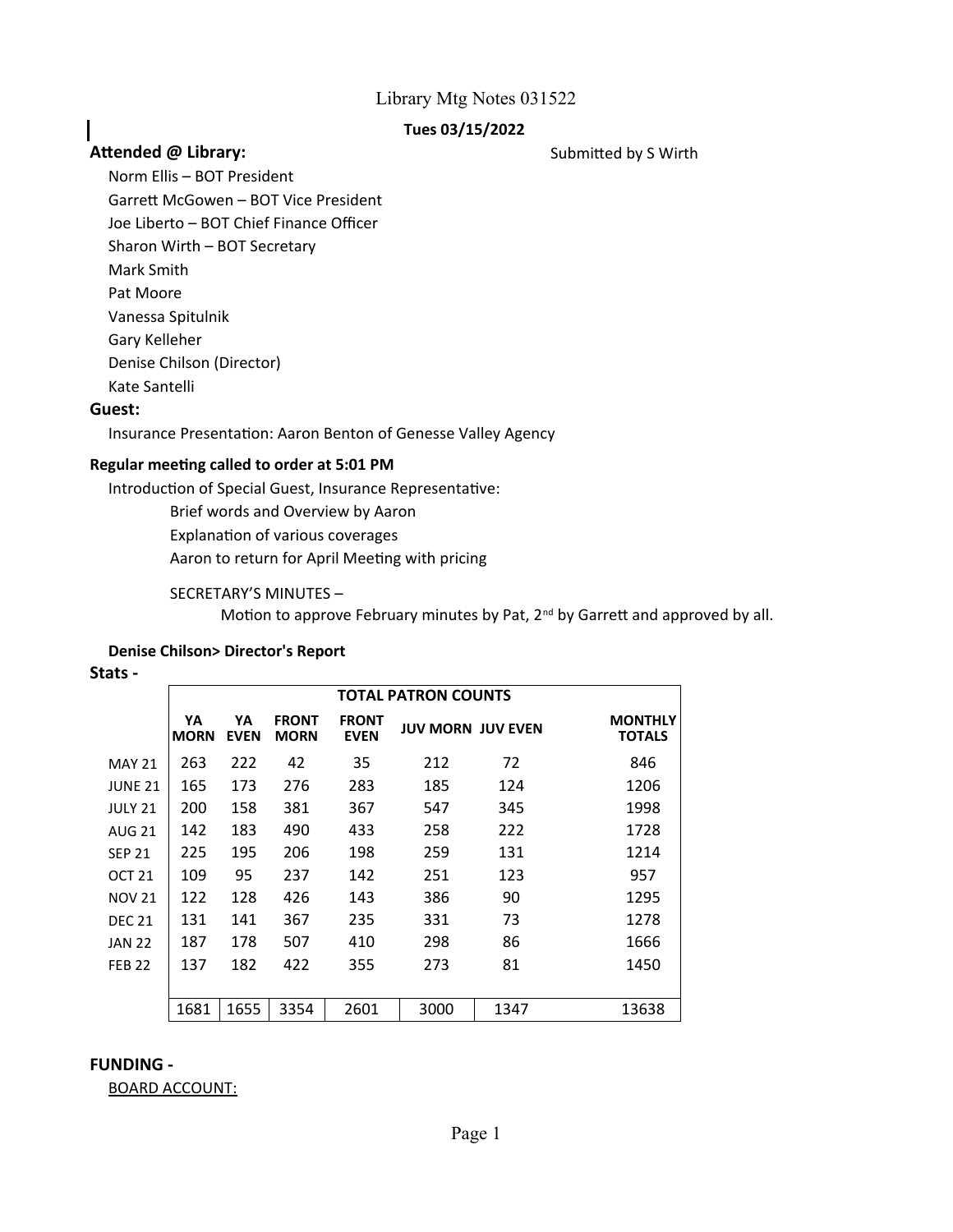| Memorial - Virginia Appleton | 130.00    |
|------------------------------|-----------|
| *Memorial – Donald Crosby    | \$ 425.00 |

TOTAL \$ 555.00

\*Donald Crosby: Former school teacher. He loved classical music And books

#### OTHER MISC TO BOARD:

| McFarland Co - Book Refund |            |  | 15.96           |
|----------------------------|------------|--|-----------------|
| STLS – Grant               | \$4.058.41 |  |                 |
| COPIER/FAX                 |            |  | $5 \quad 72.01$ |

TOTAL \$ 4,146.38

GRAND TOTAL \$ 4,701.38

# **STLS Updates -**

Annual Report- Corrections made and first draft sent 02.15.2022

STLS workshops attended:

2.22.22- ILS Training -JoAnn A., Quentin W. and Denise w/ Lorie Brown was a success.

Quentin and Denise have been processing ILL requests

2.2.22 Copythat! Copyright Part 2 of 3 Denise and Amanda

2.16.22-Ocean's of Possibilities Reading Workshop- Denise and Amanda

3.1.22-BARC/ILS Virtual Denise

3.2.22- Library Advocacy Day Denise and Amanda

3.10.22 Ocean's of Possibility Teen Denise and Amanda

#### **Community/Committee meetings attended:**

2.17.22 Random Acts of Kindness Day Facebook Live w/Catholic Charities and HPG Collab-

2.18.22 Community Garden Meeting at YMCA with United Presbyterian, et al., Cornell Cooperative Extension (CCE), Catholic Charities, YMCA, HPG…Interested in Tool Shed idea

2.22.22- ProAction Youth, Lindsay Krebs…Help for our Summer Program!

2.28.22- Outreach Committee Meeting-Kate, Gary and Denise

3-2-22 CCOC Meeting at the Y

#### **Programming and Services -**

Saturdays, 10AM (excluding those that land on a holiday) **Story Hour**-

> March 5, 2022- Dr. Seuss Week Theme…35 in-person, 256 FB Live Participants for entire program, 347 total FB Live Visits!!!

#### **Senior Tech Hour-**

Starting to get more participants

#### **Summer Program-**

Working on scheduling programs and activities with Amanda F.-Dates are mostly confirmed; working on calendar for public

#### **Volunteers-**

We've been getting a lot of volunteers from the High School as well as a couple of community members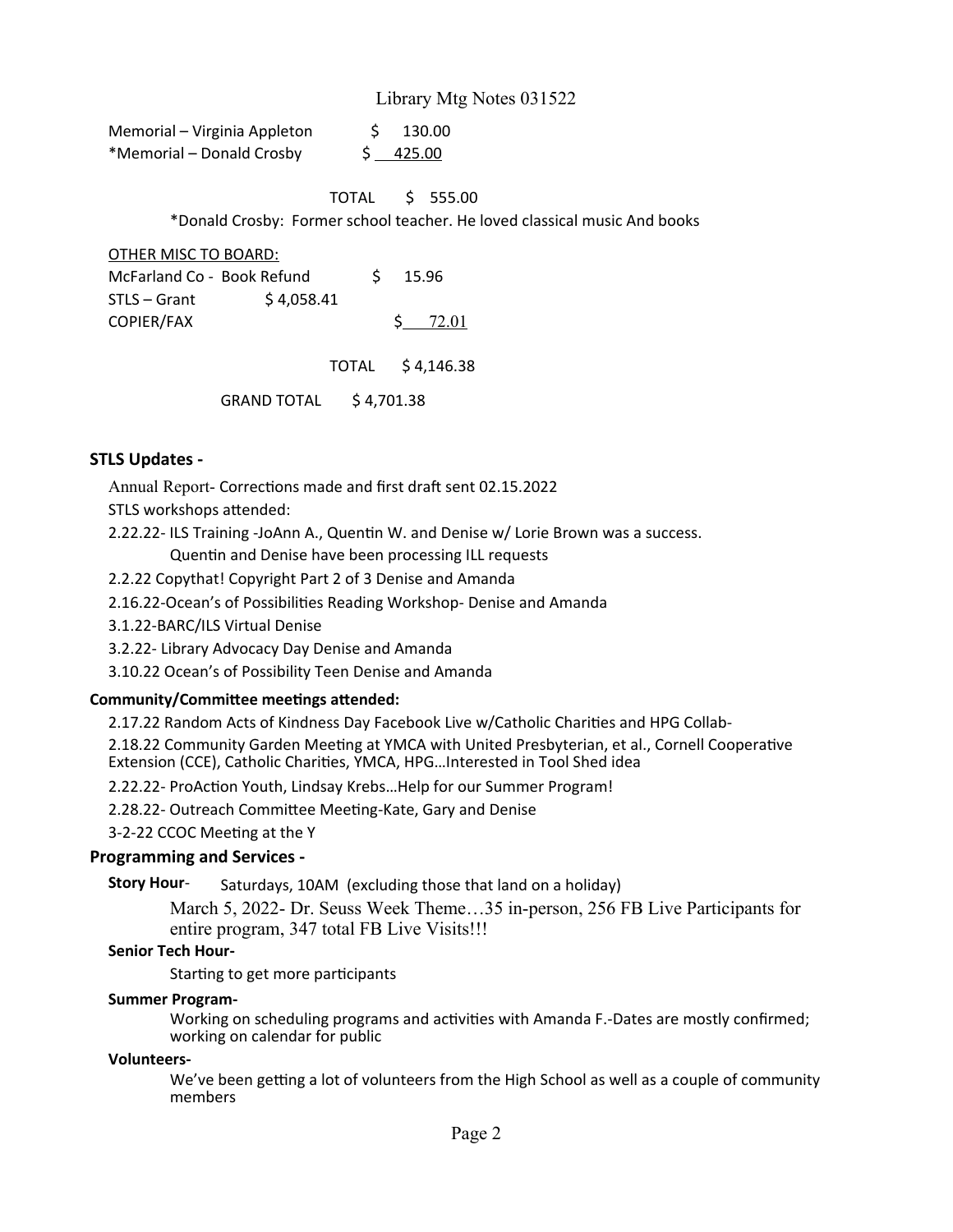# **Programming To-Do List:**

Glass Expo- April

Working on Tool Shed Grant(s)

# **Weeding/Book Arrangement -**

# **Dusty Shelf**

Ongoing weeding in Adult Non-Fic; Eval & Weed of FIC authors to make space…Making lots of progress!

### **Ingram Processing**

Ingram and STLS have all our info and we are excitedly awaiting our books to start arriving preprocessed in March (delay at STLS bumped ETA unfortunately)

# **IT Updates-**

Server and hardware issues

# **Staff Updates -**

**1** Staff Evals completed

# **Exec Session Request to discuss personnel matter**

Executive session called at 6:14 PM to advise and discuss IT Issues.

Executive session ended at 6:31 PM.

Based on continued IT issues including server, copier and PCs, a Motion was made by Sharon and seconded by Joe to outsource all IT currently done in house to Ed's Computers as soon as

- **1** possible to gain continuity of service. With Pat abstaining, the motion was unanimously approved by all.
- **2** Denise has been charged with reassigning staff as needed.
- **3** Denise will alert STLS and Ed as soon as possible and prepare for any changes needed in security, access and scope of work.

# **Joe Liberto> Financial Report**

- **1** February reports to be approved and accepted w/o reservations or changes, Motion made by Pat & 2nd by Sharon and was unanimously approved by all.
- **2** Motion to pay all current bills was made by Sharon &  $2^{nd}$  by Pat and was unanimously approved by all.
- **3** Joe passed out a flow chart to show the basis of funding / account distribution

#### **Sharon> Reporting on Personnel**

**1** Joe did not get get prices for copies and binding of the new Employee Handbook. Printing and compilation of notebooks was done inhouse

# **Joe Liberto/Norm Ellis> Reporting on Building Committee**

- **1** Transition of old server housing into seed starter was completed.
- **2** Update on grant for tool lending shed>
	- Aaron Benton will advise on 'Liability' and recommended no 'power tools'
- **3** Update on EBASCO Grant for solar electric panels

# **Kate> Reporting on Outreach/Publicity**

- **1** It was decided that Outreach and Publicity overlap and will be combined in the future
- **2** Vanessa requested copies of the Summer Reading Program Schedule for distribution to the schools
- **3** Updates will be posted on the websites